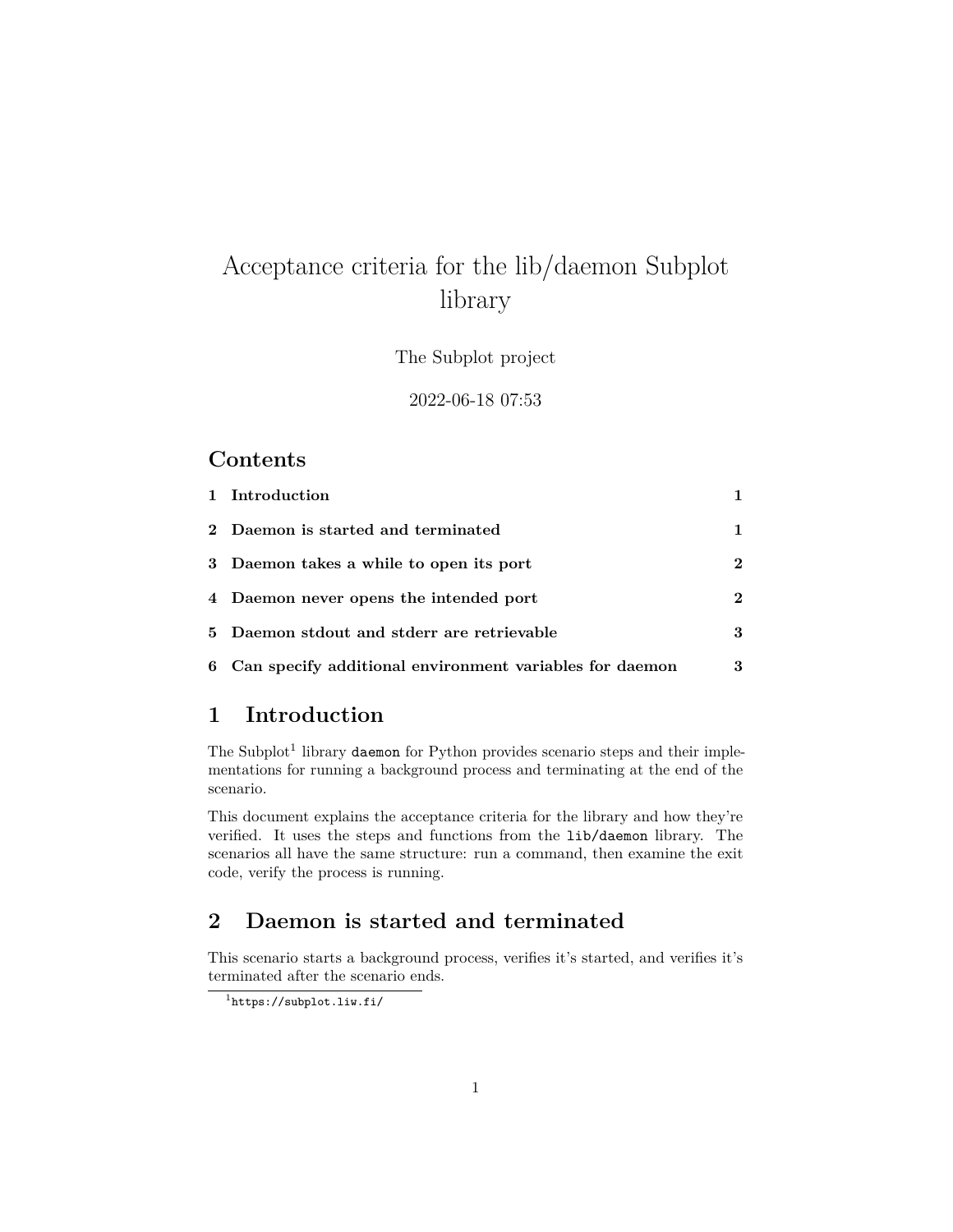*given* there is no "**sleep 12765**" process *when* I start "**sleep 12765**" as a background process as **sleepyhead** *then* a process "**sleep 12765**" is running *when* I stop background process **sleepyhead** *then* there is no "**sleep 12765**" process

## <span id="page-1-0"></span>**3 Daemon takes a while to open its port**

This scenario verifies that if the background process doesn't immediately start listening on its port, the daemon library handles that correctly. We do this with a helper script that waits 2 seconds before opening the port. The lib/daemon code will wait for the script by repeatedly trying to connect. Once successful, it immediately closes the port, which causes the script to terminate.

*given* a daemon helper shell script **slow-start-daemon.py** *and* there is no "**slow-start-daemon.py**" process *when* I try to start "**./slow-start-daemon.py**" as **slow-daemon**, on port **8888** *then* starting the daemon succeeds *when* I stop background process **slow-daemon** *then* there is no "**slow-start-daemon.py**" process

File: **slow-start-daemon.py**

```
1 #!/usr/bin/env python3
2
3 import socket
4 import time
5
6 time.sleep(2)7
s = socket.socket()
9 s.bind(("127.0.0.1", 8888))
10 s.listen()
11
_{12} (conn, _) = s.accept()
_{13} conn.recv(1)
14 s.close()
15
_{16} print ("OK")
```
## <span id="page-1-1"></span>**4 Daemon never opens the intended port**

This scenario verifies that if the background process never starts listening on its port, the daemon library handles that correctly.

*given* there is no "**sleep 12765**" process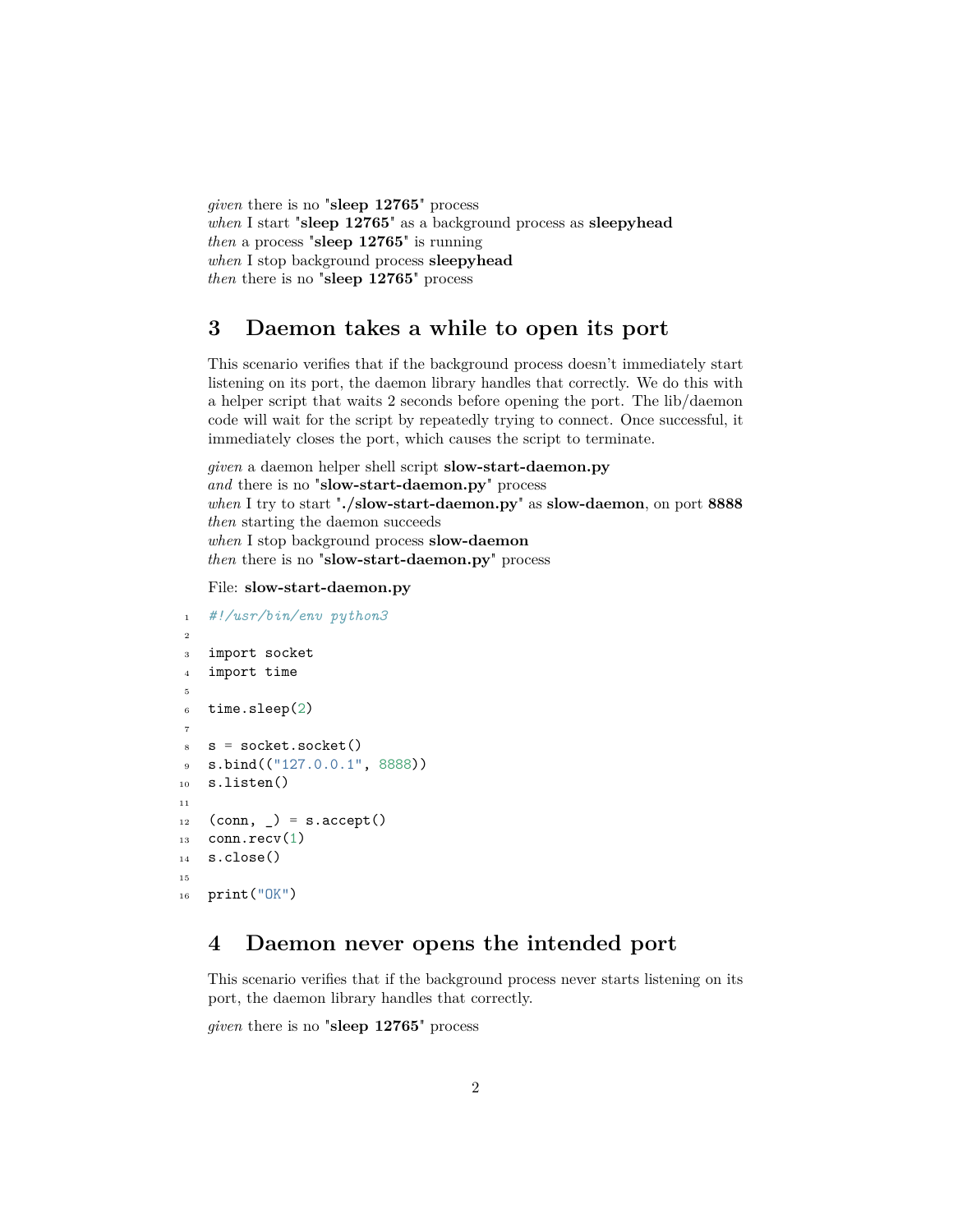*when* I try to start "**sleep 12765**" as **sleepyhead**, on port **8888** *then* starting daemon fails with "**ConnectionRefusedError**" *and* a process "**sleep 12765**" is running *when* I stop background process **sleepyhead** *then* there is no "**sleep 12765**" process

#### <span id="page-2-0"></span>**5 Daemon stdout and stderr are retrievable**

Sometimes it's useful for the step functions to be able to retrieve the stdout or stderr of of the daemon, after it's started, or even after it's terminated. This scenario verifies that lib/daemon can do that.

```
given a daemon helper shell script chatty-daemon.sh
and there is no "chatty-daemon" process
when I start "./chatty-daemon.sh" as a background process as chatty-daemon
and daemon chatty-daemon has produced output
and I stop background process chatty-daemon
then there is no "chatty-daemon" process
and daemon chatty-daemon stdout is "hi there\n"
and daemon chatty-daemon stderr is "hola\n"
```
We make for the daemon to exit, to work around a race condition: if the test program retrieves the daemon's output too fast, it may not have had time to produce it yet.

#### File: **chatty-daemon.sh**

```
1 #!/usr/bin/env bash
\overline{2}3 set -euo pipefail
4
5 trap 'exit 0' TERM
6
7 echo hola 1>&2
   echo hi there
```
# <span id="page-2-1"></span>**6 Can specify additional environment variables for daemon**

Some daemons are configured through their environment rather than configuration files. This scenario verifies that a step can set arbitrary variables in the daemon's environment.

*when* I start "**/usr/bin/env**" as a background process as **env**, with environment **{"custom\_variable": "has a Value"}** *and* daemon **env** has produced output